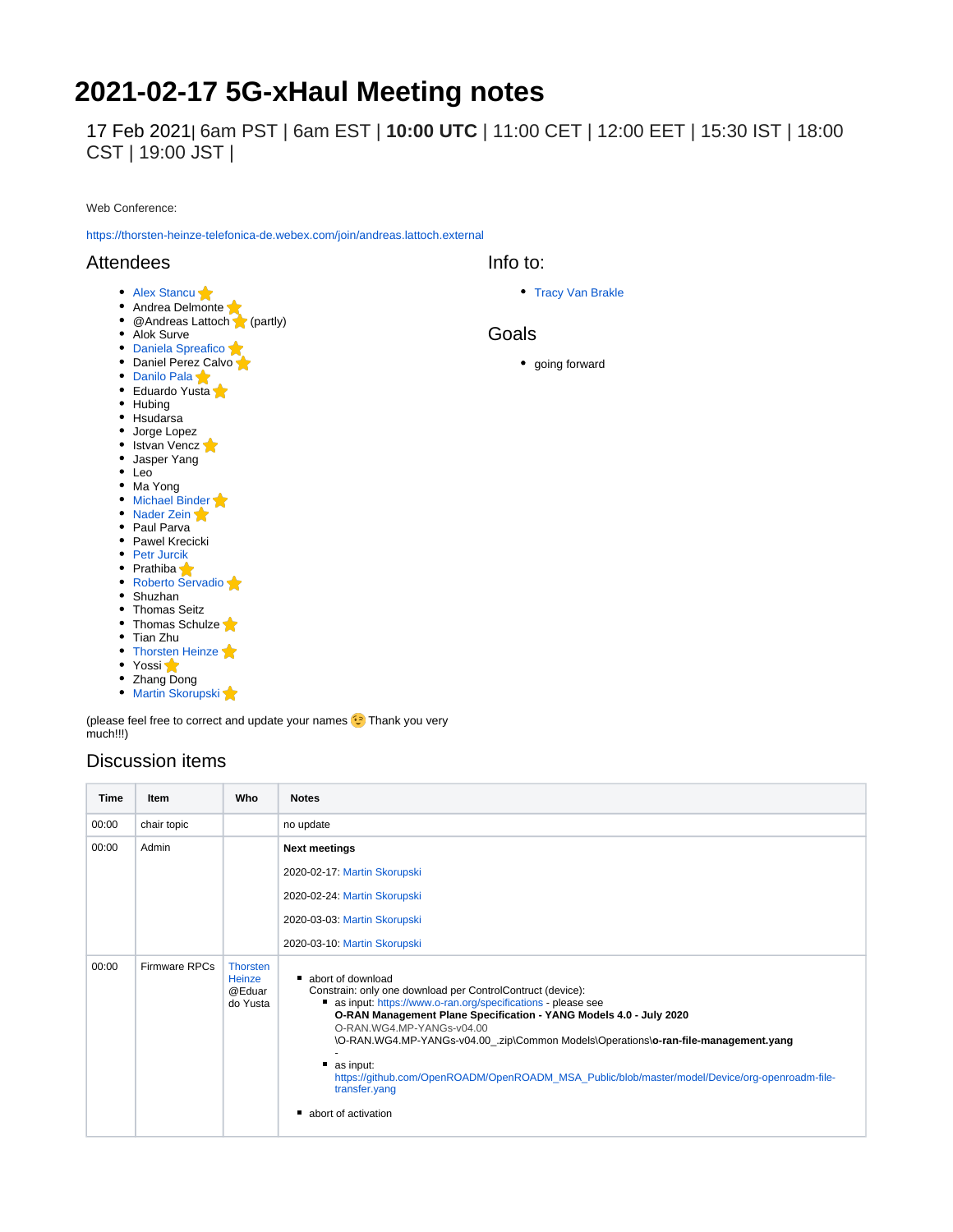|       | End of the<br>meeting<br>Discussions to<br>be continued: |                    |                                                                                                                                                                                                                                                                                                                                                                                                                                                                                                                                                                                                                                                                                                                |
|-------|----------------------------------------------------------|--------------------|----------------------------------------------------------------------------------------------------------------------------------------------------------------------------------------------------------------------------------------------------------------------------------------------------------------------------------------------------------------------------------------------------------------------------------------------------------------------------------------------------------------------------------------------------------------------------------------------------------------------------------------------------------------------------------------------------------------|
| 00:05 | FC VLAN<br>Creation                                      | Thorsten<br>Heinze | RPC for FD:VLAN-FC creation<br>yang RPC- FC creation<br>$\n  input\n$<br>FD:uuid to address the FD<br>vlanld the "real" interesting parameter<br>$\blacksquare$ output<br>■ FC:uuid<br>now the FC: uuid is known to all application.<br>The FC has no FCports at this point in time.<br>yang RCP - target: creation for FCPorts<br>" input<br>■ FC:uuid<br>port role?!?!<br>associations to LTP(VLAN)<br>Continue the discussion on 2020-10-21<br>YANG provided by email and openBackhaul (link)<br>new: RPC at the end - please check!!! <sup>(2)</sup><br>new: "port-and-protocol-based-vlan-is-avail"<br>renamed: "Ilc-address" to "Ilc-address-list"<br>2020-02-03<br>" updates made on the error messages |
|       |                                                          |                    |                                                                                                                                                                                                                                                                                                                                                                                                                                                                                                                                                                                                                                                                                                                |